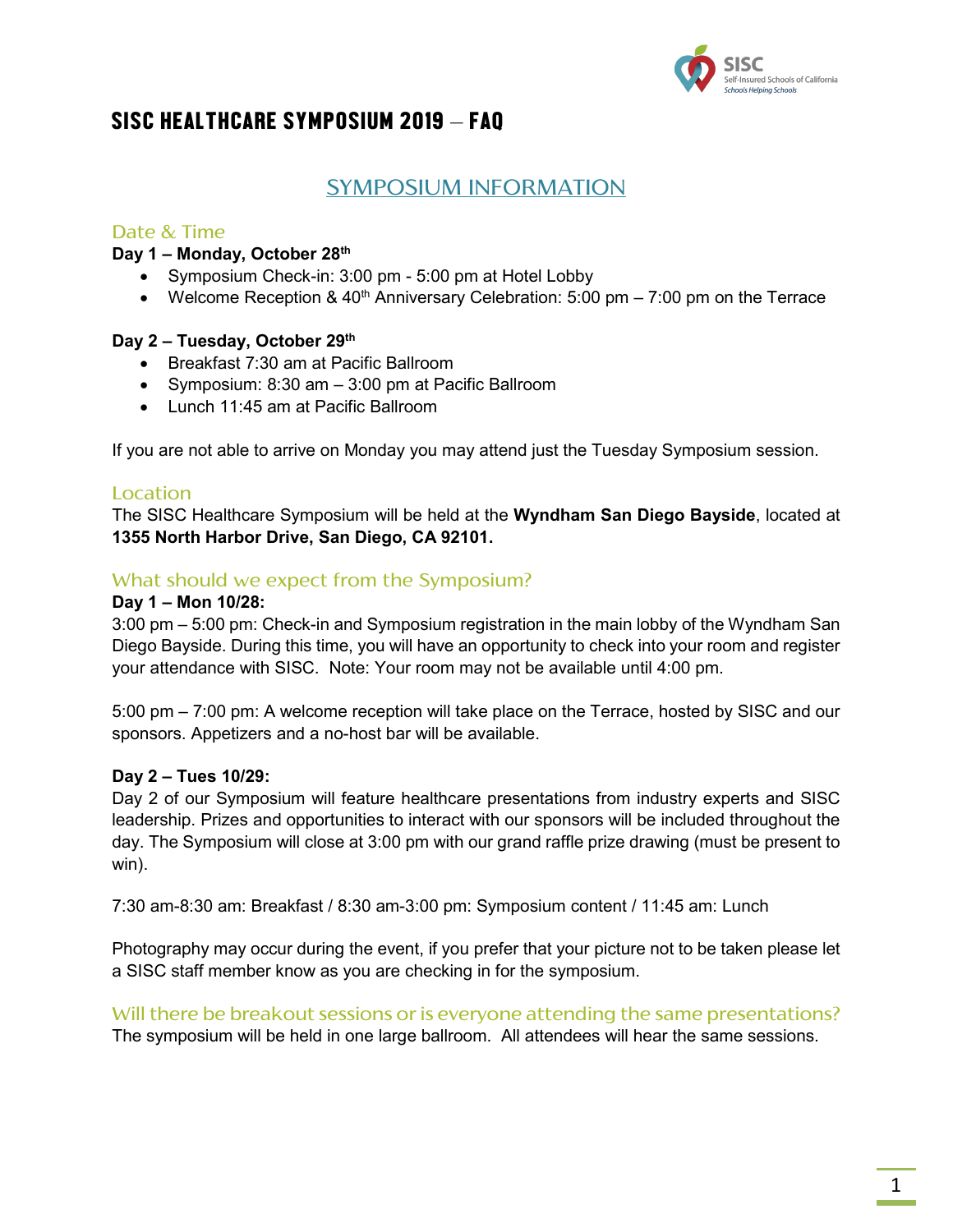

### SYMPOSIUM INFORMATION

### Who is invited to attend?

The following personnel from SISC Member Districts:

- Administration
- Human Resources
- Benefits Staff
- Labor Leadership

### What is the cost to attend the Symposium and how can I register?

Attendance at the Symposium is free to SISC school district administration, benefits staff, and labor representatives. You may register using this link: [https://sischealthcaresymposium.eventbrite.com](https://sischealthcaresymposium.eventbrite.com/)

### Can our health benefits consultant attend also?

School district associates (brokers, consultants, attorneys, etc.) may attend for a \$500 registration fee. This fee includes all meals and activities that are included in the Symposium. Hotel rooms can be booked at the special group pricing: https://book.passkey.com/go/SISC2019

#### What if I registered to attend but need to cancel?

Due to our pricing with the Wyndham, registrations and room cancellations are not allowed past September 13, 2019. Please notif[y SISCHealthSymposium@kern.org](mailto:SISCHealthSymposium@kern.org) if you need to make any changes to your registration or room.

#### What is the dress code for both Day 1 and Day 2?

Comfortable Business Casual. Because it can be a challenge to keep the conference room at a temperature that accommodates everyone the room temperature may vary; please bring a sweater or jacket so you are comfortable throughout the conference.

#### What meals are included?

**Day 1 – Mon 10/28:** Appetizers at the Welcome Reception

**Day 2 – Tues 10/29:** Breakfast and Lunch

#### Is parking included in my registration?

Self-parking for one night is included for those SISC members whose lodging is being covered by SISC. If your room is not being covered by SISC, self-parking is \$32 and valet is \$40. The parking charges will be included on your final hotel bill.

#### Can I upgrade to valet parking if SISC is covering the cost of my parking?

If you choose valet parking, there is an additional \$40 charge not covered by SISC.

#### Will the speaker presentations be provided after the event?

The presentations will be on screen only and not recorded. Note taking materials will be provided.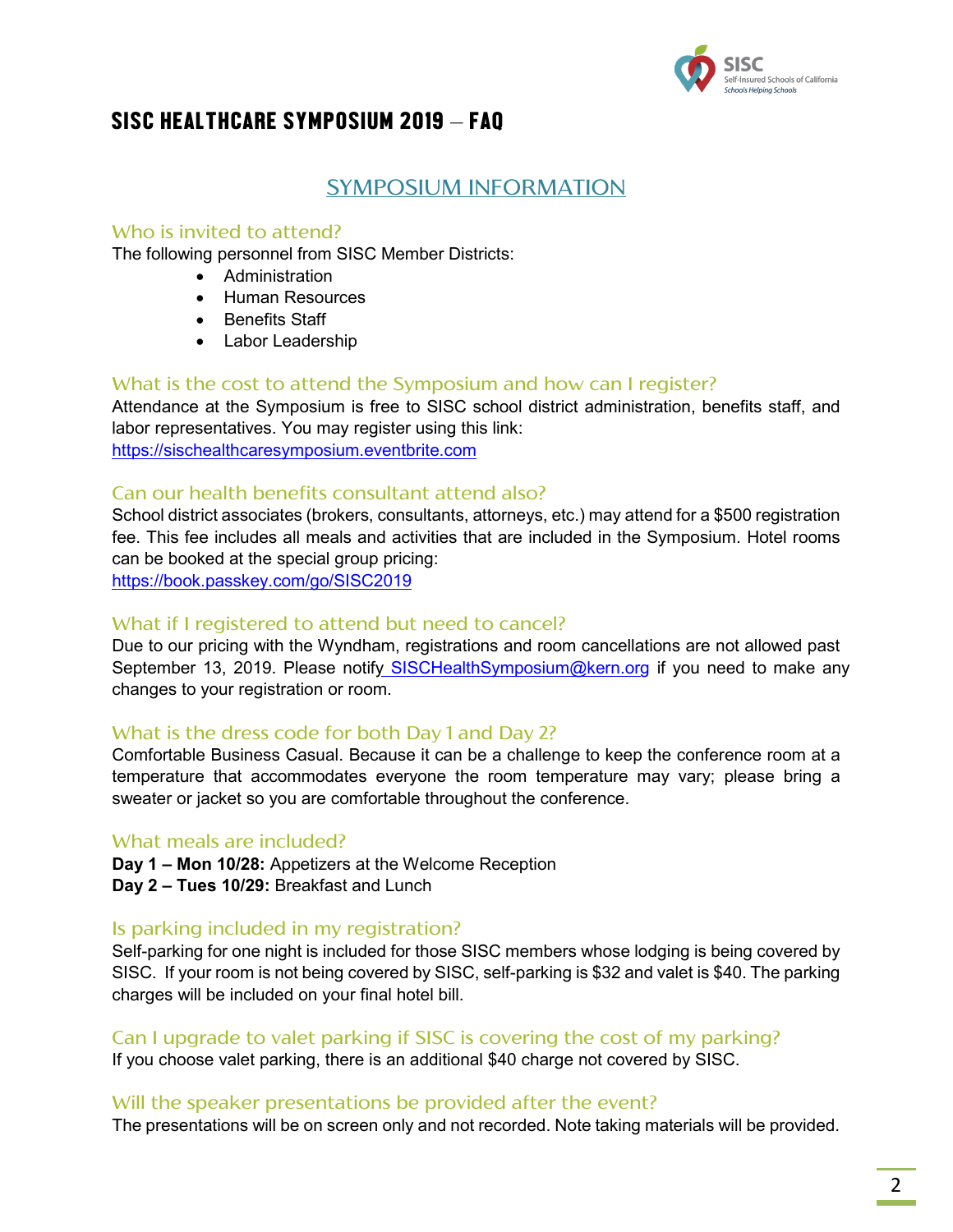

## HOTEL INFORMATION

#### How do I book hotel accommodations?

Attendees paying for their own rooms can book a hotel room at the following link: https://book.passkey.com/go/SISC2019

SISC is covering the cost of the hotel room/parking for one night for one employee per SISC school district. If you are the employee receiving the complimentary room, please make note of this during your symposium registration, and we will handle the room booking on your behalf.

#### Does the hotel have an airport shuttle?

Yes, the Wyndham San Diego Bayside offers a complimentary shuttle to San Diego International Airport. The free shuttle goes to and from the airport daily, every 15 minutes from 5:00 am - 9:00 am, then every half hour from 9:00 am - 12 midnight. Attendees are responsible for making their own transportation and shuttle arrangements.

What time is check-in and check-out?

Check-in is at 4:00 PM. Check-out is at 12:00 PM.

#### Where do I take my luggage when I check out of my room on Oct 29?

The East Coast Ballroom will be made available as a luggage storage room and monitored by SISC staff. You can drop off your belongings any time before noon and leave them in the room until the end of the conference at 3:00 PM. Please label your luggage for easy identification.

Will I get the same hotel rate if I would like to come early or extend my stay?

Yes. Please contact [SISCHealthsymposium@kern.org](mailto:SISCHealthsymposium@kern.org) with any questions related to an extended stay.

## TRAVEL INFORMATION

Are attendees responsible for their own travel costs? Yes.

Which airport should I fly in to? San Diego International Airport

Can I take the train and if so which station should I end my route? Yes, the Amtrak Santa Fe Depot is within a five minute walk to the hotel.

#### Can I bring a guest?

Yes. Travel guests are welcome, but only SISC school district employees and associates are invited to attend the symposium events, including the welcome reception and meals.